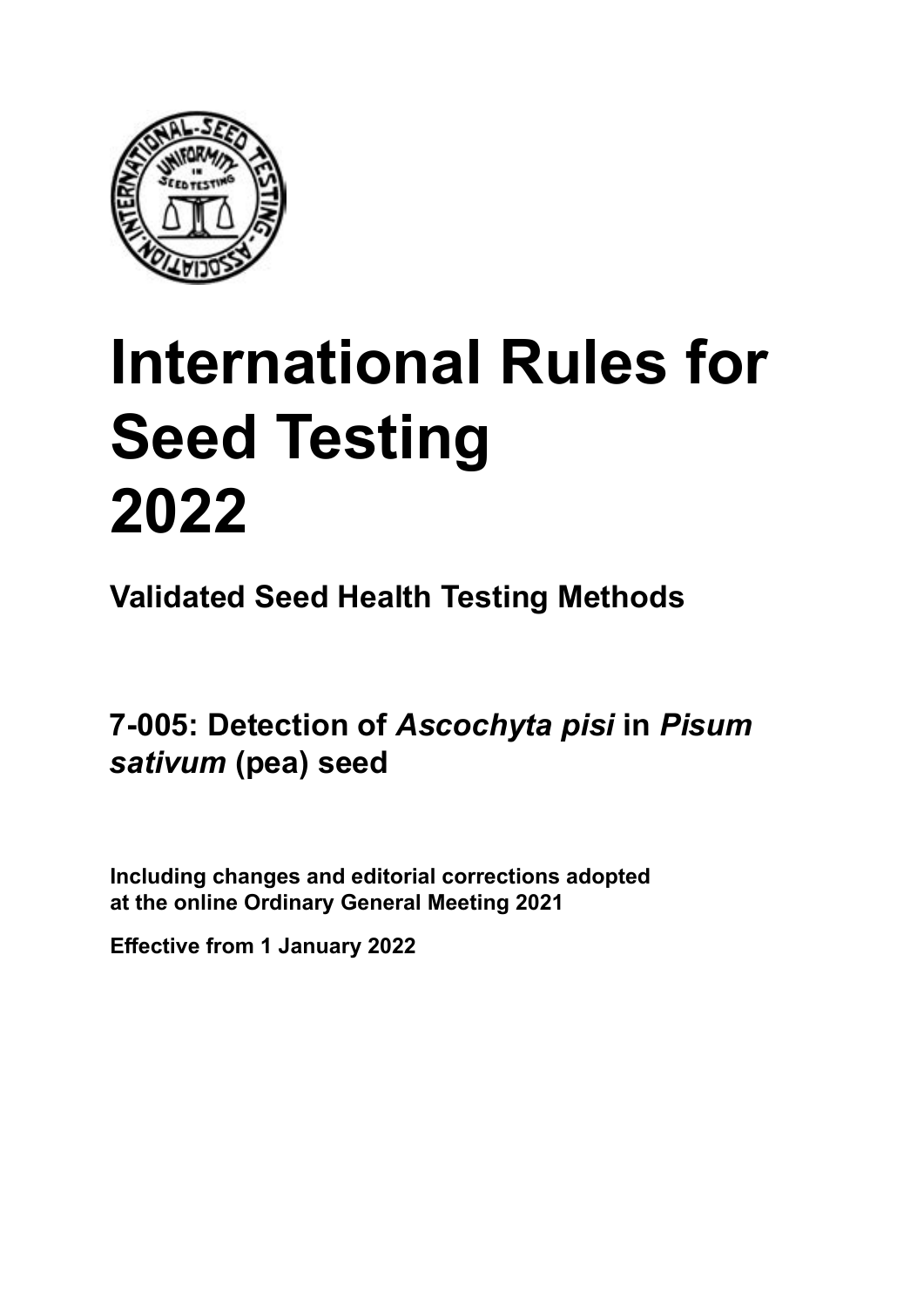## **Validation reports**

See References. Copies are available by e-mail from the<br>ISTA Secretariat at ista.office@ista.ch. ISTA Secretariat at ista.office@ista.ch.

lems relating to this method to the ISTA Seed Health Com-<br>mittee, c/o ISTA Secretariat. mittee, c/o ISTA Secretariat.<br>i Please send comments, suggestions or reports of prob-

## **Limitation de responsabilité Disclaimer**

Whilst ISTA has taken care to ensure the accuracy of the<br>methods and information described in this method description, ISTA shall not be liable for any loss or damage, etc.<br>resulting from the use of this method.<br>. resulting from the use of this method. Whilst ISTA has taken care to ensure the accuracy of the methods and information described in this method descrip-<br>tion, ISTA shall not be liable for any loss or damage, etc. tion, ISTA shall not be liable for any loss or damage, etc.<br>resulting from the use of this method.

## **Medidas de seguridad Sicherheitsmaßnahmen Sécurité Safety precautions**

Ensure you are familiar with hazard data and take Ensure you are familiar with hazard data and take<br>appropriate safety precautions, especially during weighing out of ingredients. It is assumed that persons carrying out this test are in a laboratory suitable for carrying out microbiological procedures and familiar with the principles of Good Laboratory Practice, Good Microbiological Practice, and aseptic techniques. Dispose of all waste materials in an appropriate way (e.g. autoclaving, disinfection) and in accordance with local health, environmental and safety regulations. Glade 7: Validated Deed Health Testing holesdos<br>
Gallet Corresponds<br>
Validation responds with a statistic by e-mail four ole Simuar you are Smithty Health Nasard date and shift<br>
GMS Decretors at statistic displaces,<br>
Simua microbiological procedures and familiar with the principles<br>of Good Laboratory Practice, Good Microbiological Practice,<br>and aseptic techniques. Dispose of all waste materials in<br>an appropriate way (e.g. autoclaving, disinf fallstoffe sind auf geeignete Weise und entsprechend der vor Ort über der vor Ort über und Umwelt- und Umwelt-<br>Eine und Umwelt-Effective Counter of Nicholas Devel Teach Teach Teach Devel<br>
Yaristandino reports<br>
Yaristandino reports<br>
Semente Revise sanitale by e-real form one Some year and carb case of the based delayed by<br>
Since Revise sanitale des of Good Laboratory Practice, Good Microbiological Practice,<br>and aseptic techniques. Dispose of all waste materials in<br>an appropriate way (e.g. autoclaving, disinfection) and in Validation reports<br>
Since The Texture 1988 and the system of the Since Theorem and the Since Theorem and the system of the Since The Since The Since The Since The Since The Since The Since The Since The Since The Since The Ensure you are familiar with hazard data and take<br>appropriate safety precautions, especially during weighing<br>out of ingredients. It is assumed that persons carrying<br>out this test are in a laboratory suitable for carrying o

## **Nota sobre el uso de traducciones Anmerkung zur Benutzung der Übersetzungen Note on the use of the translations**

The electronic version of the International Rules for Seed Testing includes the English, French, German and Spanish versions. If there are any questions on interpretation of the ISTA Rules, the English version is the definitive version. The electronic version of the International Rules for Seed Testing includes the English,<br>French, German and Spanish versions. If there are any questions on interpretation of the<br>ISTA Rules, the English version is the defin The electronic version of the International Rules for Seed Testing includes the English,<br>French, German and Spanish versions. If there are any questions on interpretation of the

Published by **Extending Association (ISTA)** The International Seed Testing Association (ISTA) Zürichstr. 50, CH-8303 Bassersdorf, Switzerland

© 2022 International Seed Testing Association (ISTA)

Alle Rechte vorbehalten. Kein Teil dieses Werkes darf in irgendwelcher Form oder durch Online ISSN 2310-3655

All rights reserved. No part of this publication may be reproduced, stored in any retrieval All rights reserved. No part of this publication may be reproduced, stored in any retrieval<br>system or transmitted in any form or by any means, electronic, mechanical, photocopying,<br>recording or otherwise, without prior per recording or otherwise, without prior permis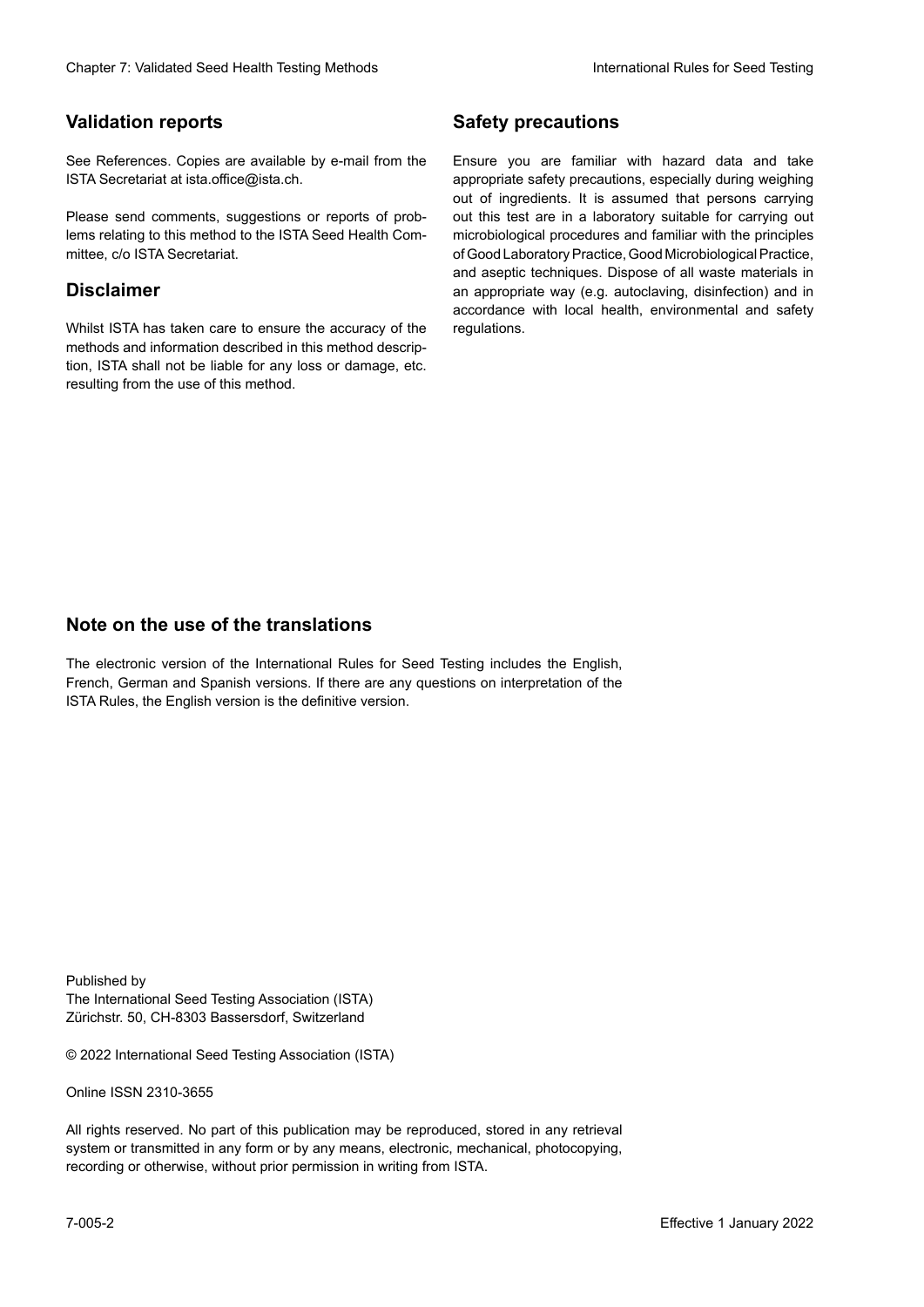# 7-005: Detection of Ascoc*hyta pisi* in *Pisum sativum Pisum sativum* **(arveja)** *Pisum sativum***(Erbse) (pea) seed**

**Hospedante:** *Pisum sativum* L.s.l. **Wirtspflanze:** *Pisum sativum* L.s.l. **Hôte :** *Pisum sativum* L.s.l. **Host:** *Pisum sativum* L.s.l. Pathogen(s): Ascochyta pisi Lib.

Prepared by: ISTA-PDC Method Validation Sub-committee

**Autores:** ISTA-PDC Method Validation Sub-committee **Autoren:** ISTA-PDC Method Validation Sub-committee **Auteurs :** Sous-Comité de Validation des Méthodes de **Authors:** ISTA-PDC Method Validation Sub-committee

### **Historial de revisiones Revisionsstand Historique de la révision Revision history**

Versión 1.0, 2000-07-13 Version Version 1.0, 2000-07-13 Version 1.0,  $2000 - 07 - 13$ 

VEISION 1.0, 2000-07-13<br> $R_{\text{L}}$ : 1.2001.10.11: J. Sheppard, V. Co. 1, 11:  $R$ evised 2001-1 version 1.0, 2000-07-13<br> $P_1$ : 1.2001.10.11, J. Cl. 1.1, J. C. 1.1, J.  $R$ evised  $2001$ -Revised 2001-19-11: J. Sheppard, V. Cockerell

Reprinted 2003

- $\text{Keprimea } 2003$ sion 1.1, 2008-01-01: Trea Reporting results revised  $\text{Keprimeq } 2003$ Version 1.1, 2008-01-01: Treated seed revised;
- Version 1.2, 2017-01-01: Reporting results revised
- Version 1.3, 2021-01-01: Sample preparation changed to Sample size and paragraph revised; Media and solutions revised
- Version 1.4, 2022-01-01: Methods (pretreatment) revised

### **Antecedentes Hintergrund Background Historique**

This method was originally published in the *ISTA* Handbook of Seed Health Testing in November 1964 as S.3. No. 16 revised 1987 by P.D. Hewett, Official Seed Testing Station for England and Wales, Cambridge, United Kingdom. The method was incorporated into the<br>newly revised *Annexe to Chapter* 7 in 2002 from the 1999<br>edition of the ISTA Rules. The method was reviewed by newly revised *Annexe to Chapter 7* in 2002 from the 1999 edition of the ISTA Rules. The method was reviewed by the ISTA-Seed Health Committee in 2006 (Cockerell & Koenraadt, 2007) with the recommendation to accept for a further five years.

#### $\sum_{i=1}^{n}$ Diese Methode ist nicht validiert für die Bestimmung von **Treated seed**

This method has not been validated for the determination  $\frac{1}{2}$  milla pueden afectar el desempeño de método.  $\frac{1}{2}$ ance que performance of the method.  $g_{\text{eff}}$  and  $g_{\text{eff}}$  and  $g_{\text{eff}}$  and  $g_{\text{eff}}$  are  $g_{\text{eff}}$ bet *Ascochylu pist* on treated seed, seed treatments may ance uit performance of the method. *d Association pierre sur sur sur sur sements* traited to the determination of *Ascochyta pisi* on treated seed. Seed treatments may ance the performance of the method. affect the performance of the method.

(Definition of treatment: any pro (Definition of treatment, any process, physical, biological or chemical, to which a seed lot is subjected, (Definition of treatment: any process, physical, including seed coatings. See 7.2.3)

# **Sample size**

The sample (total number of seeds tested) size to be tested depends on the desired tolerance standard (maximum acceptable percentage of seeds infested)<br>and detection limit (theoretical minimum number of<br>pathogen propagules per seed which can be detected).<br>The minimum sample size should be 400 seeds. and detection limit (theoretical minimum number of mat decoden mint (infectious minimum nameer of parrogen propagares per seca winen eur ce accesseur. semillas. patrogen propagares per social which can be detected. The minimum sample size should be 400 seeds.

# **Materiales Material Matériel Materials**

- Reference material: reference cultures or other appropriate material
- **Media:** malt agar or potato dextrose agar
- Sodium hypochlorite solution (1 % available **chorine):** for seed disinfection
- **Petri dishes:** When sowing density is given by a **Petri dishes:** When sowing density is given by a number of seeds per Petri dish, a diameter of 90 mm is assumed. number of seeds per Petri dish, a diameter of 90 mm.<br>is assumed.
- **Incubator:** capable of operating in the range  $20 \pm 2$  °C.

# **Métodos Methoden MéthodesMethods**

- 1. Pretreatment: Immerse seeds in a solution of sodium<br>hypochlorite (NaOCl) (1 % available chlorine) for<br>10 min, then drain, rinse well in sterile water and<br>drain again. hypochlorite (NaOCl) (1 % available chlorine) for 10 min, then drain, rinse well in sterile water and drain again. Wasser gut abspülen und abspülen und abspülen lassen.
- 2. Agar method: Malt or potato dextrose agar. Place 10 seeds on the agar surface in each Petri dish.
- 3. Incubation:  $7$  days at 20 °C in darkness.
- 4. Examination: After 7 days examine each seed by<br>naked eye for abundant white mycelium which often<br>covers infected seeds  $(Fig, 1)$  Doubtful colonies naked eye for abundant white mycelium which often covers infected seeds (Fig. 1). Doubtful colonies may be confirmed by the presence of wavy hyphae erung are community but protein to bord grapping at the edge of the colony when examined at **×**25 are the edge of the ecolory when enamined at 25.<br>magnification. Colony diameter typically 20–30 mm, ocasionally smaller or incompletely surrounding the seed. Reverse of colonies medium to dark<br>orange-brown centrally, opaque and even, becoming<br>lighter in colour towards the edge of the colony. orange-brown centrally, opaque and even, becoming orange-brown centrally, opaque and even, becoming  $p_{\text{r}}$  between a large-blown colorations, operator and color, occurring nginer in colour towards the edge of the colony. Gelatinous-looking orange-brown pycnidia often present (although only sometimes clearly visible), Detail<br>present (although only sometimes clearly visible),<br>particularly where seed touches agar. Under STM at ×20–25 magnification, using both transmitted and incident light, hyphae are curled, often several running together, typically with moisture drops (although together, typically with moisture drops (although these evaporate easily) (Fig. 2). Very limited growths diange-drown centrally, opaque and even, occoming lighter in colour towards the edge of the colony. International Rules for Seed Testing Compact Control Compact Chapter 2: Seed Testing Chapter 2: Seed Testing Chapter 2: Seed Testing Chapter 2: Validated Testing Chapter 2: Validated Testing Chapter 2: Validated Testing C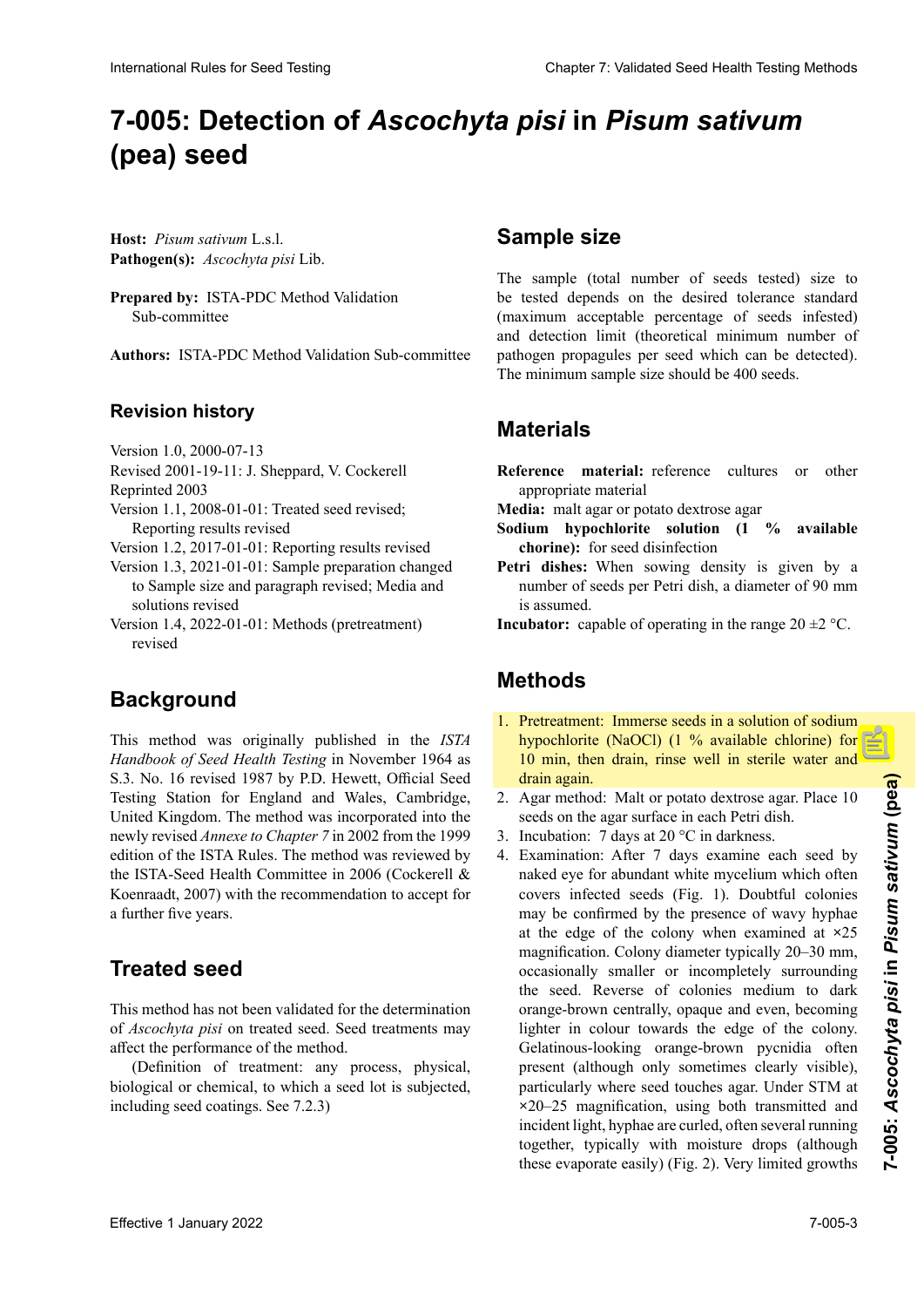from some seeds may only be seen if dishes tilted to from some seeds may only be seen if dishes tilted to<br>get lighting at best angle, or under STM examination or after extended incubation. Pycnidia are up to 250 µm in diameter. Spores, hyaline, cylindric, of slightly curved with rounded ends, 1-septate,<br>slightly constricted at septum, mostly  $12 \times 4.5$  um slightly constricted at septum, mostly  $12 \times 4.5 \mu m$ <br>(Punithalingam & Holliday, 1972). (Punithalingam & Holliday, 1972).  $250$   $\mu$ . Las espo $\mu$ get lighting at best angle, or under STM examination<br>or after extended incubation. Pycnidia are up to<br>250 µm in diameter. Spores, hyaline, cylindric, or after extended incubation. Pycnidia are up to

Notes: Samples frequently bear A. pinodes (Myco*sphaerella pinodes* (Berk. & Blox.) Westerg.) and,<br>occasionally 4 ninodella (Phoma medicaginis Malbr & 12 **×** 4,5 µm (Punithalingam & Holliday, 1972). **Anmerkung:** Die Proben sind auch häufig infiziert mit occasionally, *A. pinodella* (*Phoma medicaginis* Malbr. & differ markedly from A. pisi in their colony and mycelial amer maneury nom n, pist in aien colony and injecture simulately and inspect morphology (see CMT descriptions) Nos. 340 and 518, respectively). Clearly 1. System ab 1. System with the system of the system of the system of the system of the system of the system of the system of the system of the system of the system of the system of the system of the system of the *A. pinodes (Mycosphaerella pinodes* (Berk. & Blox.) (*Phoma medicaginis* Malbr. & Roum. var. *pinodella* Roum. var. *pinodella* (Jones) Boerema). These pathogens ancer malhearly from 11. *pint* in ancheorology (see CMI descriptions) Cheaper 7 Voldskeid Sesel Health Foring Medical Lines internalistics between the content of the content of the content of the content of the content of the content of the content of the content of the content of the conte

### rísticas miceliales y en la morfología de las esporas (ver descripciones CMI Nos. 340 y 518, respectivamente). **Méthodes générales General methods**

- assessing whether or not the variation in results within about the accuracy of the results. Suitable tolerances, about the accuracy of the results. Suitable tolerances,<br>which can be applied to most direct seed health tests, can be found in Table 5B Part 1 of Chapter 5 of the can be found in Table 5B Part 1 of Chapter 5 of the<br>ISTA Rules, or Table G1 in Miles (1963). **Allgemeine Methoden** or between tests are sufficiently wide as to raise doubts **Checking tolerances:** Tolerances provide a means of
- Reporting results: The result of a seed health test **Reporting results:** The result of a seed health test should indicate the scientific name of the pathogen detected and the test method used. When reported on an ISTA Certificate, results are entered under 'Other Determinations'.

The report must indicate the number of seeds tested. In the case of a negative result (pathogen not detected), the results must be reported as 'not detected'. The report must indicate the number of seeds tested.<br>In the case of a negative result (pathogen not detected),<br>the results must be reported as 'not detected'.<br>In the case of a positive result, the report must indicate In the case of a negative result (pathogen not detected),

In the case of a positive result, the report must indicate the percentage of infected seeds. El informe debe indicar el número de semillas angeben. Dans le cas d'un résultat positif, le rapport doit indi-

#### Ouality assurance negativo (patógeno negativo en un resultado no detectado), los resultados deben ser informados como 'no reger nicht nachgewiesen die Ergebnisse als die Ergebnisse als die Ergebnisse als eine Ergebnisse als eine Erg **Quality assurance**

#### itical coi  $\sum_{i=1}^{n}$  $\frac{1}{2}$ ifical control points (CCP) richt den Prozentsatz infizierter Samen angeben.<br>Samen angeben **Critical control points (CCP)**

Where the wording of the original Working Sheet suggests that an action is critical this has been marked with CCP. Effective 1 Microsoft and the exportance of a brother counter.<br>
In the case of a positive result, the report must indicate<br>
the percentage of infected seeds.<br> **Picture 1** Alta agar on the same of a picture of section of th

# **Medios y soluciones Medien und Lösungen Milieux et solutions Media and solutions**

## $S$ odium hypochlorite solution

Sodium hypochlorite for pretreatment of seed can be prepared from commercial bleach diluted to 1 % available chlorine. The concentration of chlorine in commercial<br>bleach varies considerably and declines with storage Use bleach varies considerably and declines with storage. Use the formula:

$$
\rm V_{\rm stock} = V_{\rm final} \times C_{\rm final} \, / \, C_{\rm stock}
$$

(where  $V =$  volume and  $C = %$  available chlorine) to calculate the volume of commercial bloods atools colution el volume due of volumental bleach stock solution cial regular requestra preparar la solución de hipochonica sodia el prepare sodiam ny poemorite. para preparar 1 l de solución de la solución de hipoclorito de solución de solución de solución de solución de<br>Por acomposición de la contradición de solución de solución de solución de solución de la contradición de la c required to prepare sodium hypochlorite solutions for use in seed pretreatment.

To prepare a 1 1 solution of sodium hypochlorite containing 1 % chlorine from a stock of commercial  $\alpha$  or  $\alpha$  is a  $\alpha$  and  $\alpha$  and  $\alpha$  is containing  $\alpha$  is a symbol is the containing  $\alpha$  $\frac{1}{2}$  o chlorine from a stock obleach containing 12 % available chlorine:

$$
V_{\text{stock}} = 1 \times 1/12 = 0.083
$$

Por lo tanto, añadir 83 ml del stock al 12 % para 917 ml Thus add 83 ml of the 12 % stock to 917 ml water. Thus add 83 ml of the 12 % stock to 917 ml water.

The percentage of active chlorine decreases rapidly The percentage of active chlorine decreases rapidly<br>in solution so, NaClO 1 % solution must be stored in the dark and used within 3 days of preparation. It is possible to check chlorine concentration with chlorine strip tests.

## gelagert und innerhalb von 3 Tagen nach der Zubereitung **Malt agar**

**Distilled/deionised water:** 1000 ml Malt agar<sup>1</sup>: according to manufacturer's instructions

the manufacturers BD, USA or Oxoid, UK (CCP) <sup>1</sup> Malt agar constituents should be equivalent to those of

## **Designation**

- 1. Weigh out ingredients into a suitable autoclavable lerfirmen BD (USA) oder Oxoid (UK) entsprechen. container.
- 2. Add 1000 ml of distilled/deionised water.
- adecuado.<br>Dissolve 2. Bisson e powdered man agar in distinct desion 3. **Here** 100 must be water to make again distinct to water by stirring. approprié. 3. Dissolve powdered malt agar in distilled/deionised
- 3. Autoclave at 15 psi and 121 °C for 15 min.
- 1. Additive at 15 pst and 121 °C for 15 min.<br>5. Allow agar to cool to approx.  $50^{\circ}$ C.
- $\frac{1}{2}$ . Allow again cool to approx.  $\frac{1}{2}0^{2}$  c.  $\frac{1}{10}$  but  $\frac{1}{10}$   $\frac{1}{10}$  in the friend friend from  $\frac{1}{10}$  and  $\frac{1}{10}$  and  $\frac{1}{10}$  and  $\frac{1}{10}$  and  $\frac{1}{10}$  and  $\frac{1}{10}$  and  $\frac{1}{10}$  and  $\frac{1}{10}$  and  $\frac{1}{10}$  and  $\frac{1}{10}$  and  $\frac{1}{10$ plates and allow to solidity before use.  $\frac{1}{n}$  1  $2.100112 - 22$  m of monen again to 90 mm Feur  $\frac{3.6}{2.6}$  Pour 15–22 ml of molten agar into 90 mm Petri  $5. \text{I} \text{O} \text{a} \quad \text{I} \quad \text{I} \quad \text{I} \quad \text{I} \quad \text{I} \quad \text{I} \quad \text{I} \quad \text{I} \quad \text{I} \quad \text{I} \quad \text{I} \quad \text{I} \quad \text{I} \quad \text{I} \quad \text{I} \quad \text{I} \quad \text{I} \quad \text{I} \quad \text{I} \quad \text{I} \quad \text{I} \quad \text{I} \quad \text{I} \quad \text{I} \quad \text{I} \quad \text{I} \quad \text{I} \quad \text{I} \quad \text{I}$ plates and allow to solidify before use.

#### $\frac{1}{2}$ . Bei 15 psi und 121 min autokolavieren.  $\frac{1}{2}$ **Storage**

**Almacenaje** 5. Agar auf ungefähr 50 °C abkühlen lassen. Prepared plates may be stored at 4 °C for up to 6 weeks.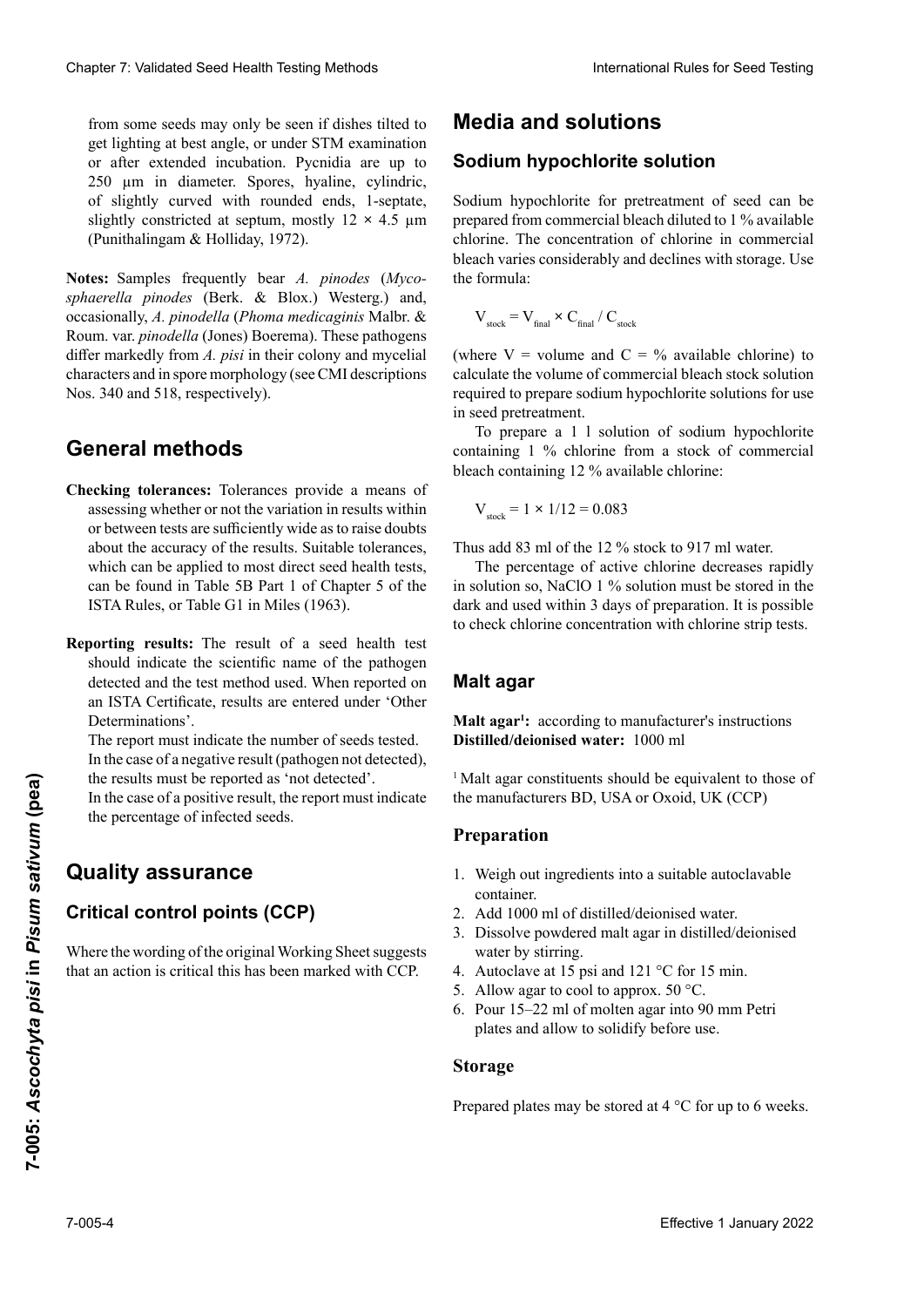

**Figure 1.** Colonies of *A. pisi*, face (left) and reverse (right), from test on PDA, following hypochlorite pretreatment. Incubation for 7 days at 21 °C in darkness. **Figure 1.** Colonies of *A. pisi*, face (left) and reverse (right), from test on PDA, following hypochlorite pretreatment. Incubation for 7 days at 21 °C in darkness. **Figure 1.** Colonies of *A. pisi*, face (left) and reverse (right), from test on PDA, following hypochlorite pretreatment. Incubation for 7 days at 21 °C in darkness. of *pisi*, face (left) and reverse (right), from test on PDA, following hypochlorite pretreatment. Incubation for 7 days at 21 °C in darkness.



Figure 2. Typical appearance of hyphae of A. pisi. Test conditions as for Figure 1.